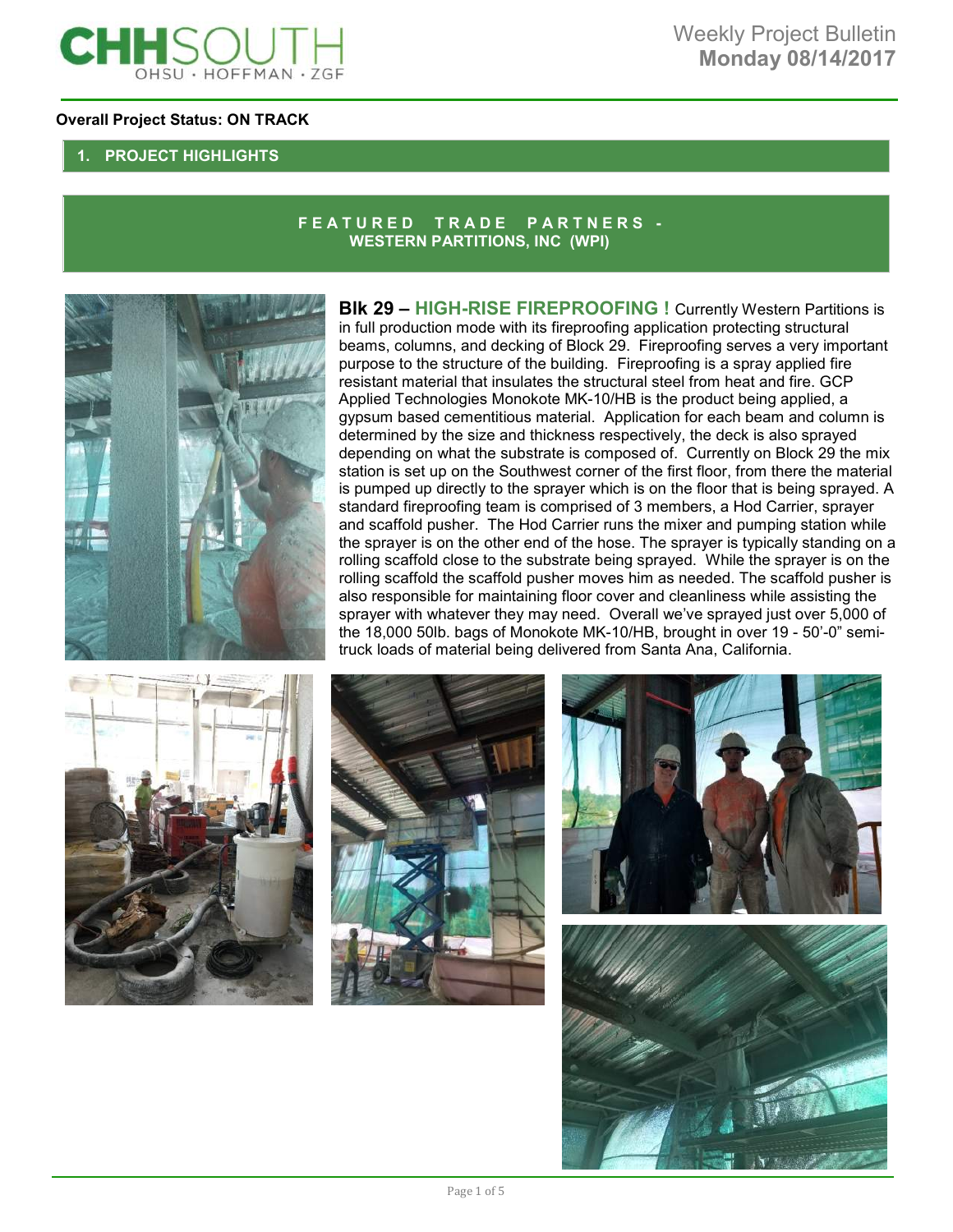









**Blk 29 – Moving On UP!** Structural steel and decking is advancing from Level 13 to Level 16-Roof! Plumbing work is continuing in the Café on L1. The stairway connection from L3 Lockers to L4 Surgery is installed. The mechanical pads are being framed on L5 and views from L3 are magnificent!





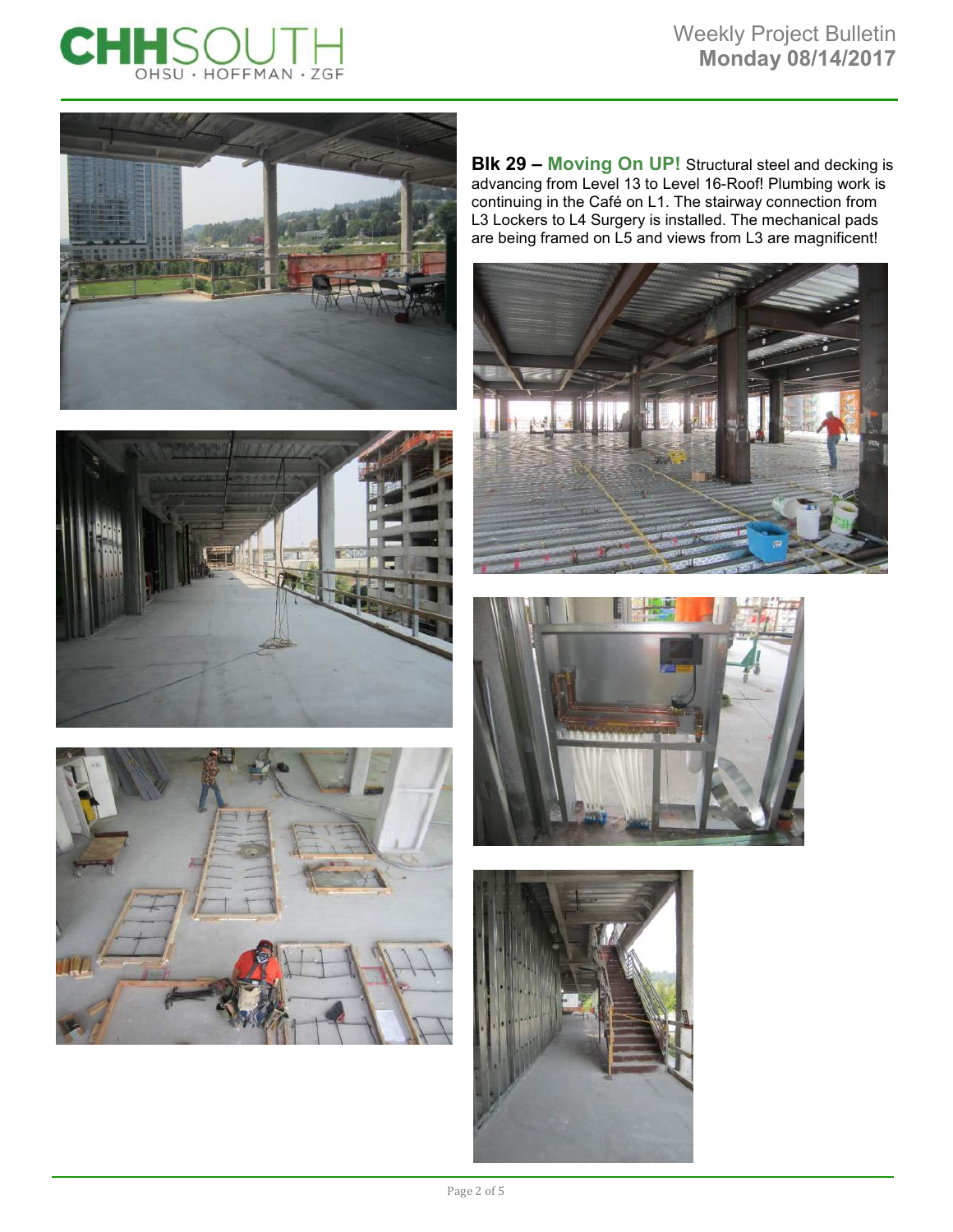

Weekly Project Bulletin **Monday 08/14/2017** 

**Blk 28 – IN & OUT!** Crews are working full speed ahead on interior MEP, wall framing, exterior skins and concrete pours for Guest Housing levels!











**Blk 25 – SKYBRIDGE ERECTION!** Final prep work for the steel girders for the bridge connection is wrapping up. Erection will begin August 26<sup>th</sup>! Additional scaffolding will be removed in the next few weeks on weekends.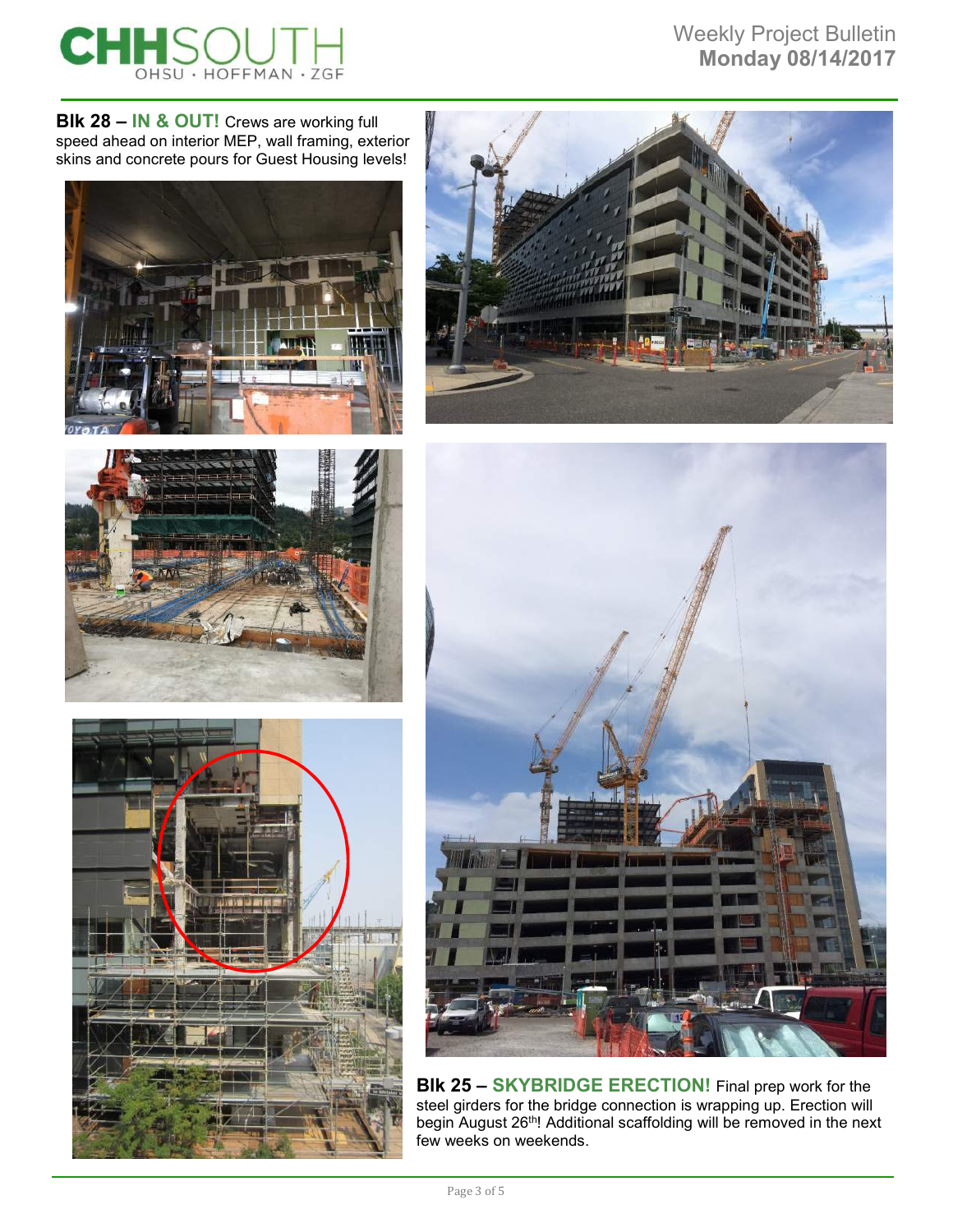## **2. IMPORTANT ACTIVITIES:**

- **Block 25 & New Skybridge:** Erection process is targeted for August 26<sup>th</sup>. Additional scaffolding will be removed to allow for the grider connection, but the lower tier & pedestrian covered walkway will stay intact through January 2018.
- **Blk 29 Existing Parking Garage:** Low-odor waterproofing is scheduled to finish P3 level by mid-August. Electrical work and equipment deliveries for the new electrical rooms on the SW corner of P1 will continue throughout August. Crews continue to complete new elevator lobbies on P1-P3 Levels. Sheetrock will begin to enclose the newly framed walls in the parking garage. These areas are still barricaded. The parking garage will be closed every Saturday in through September as the ramp painting and various overhead work in travel lanes and parking stalls continues.
- **Blk 28:** Level 9 deck construction will continue. The second concrete pour is scheduled for August 17th. Level 1 interior walls, piping is on going. The exterior skin support brackets and metal skin panels are continuing to be installed. Select levels of the new parking structure are being used for craft parking only.
- **Blk 29:** Structural steel and decking continues from Level 13 to Level 16, including extensive welding work. The structural steel is targeted to "top-out" in early September 2017. Elevator machine cassettes will be set into the tops of each hoist-way in early August. This equipment set is in tandem with structural steel components for the hoistway overruns. Fireproofing continues on Level 5 on underside of Level 6. Vertical shaft work for mechanical/electrical risers continues through Level 4.
- **Blk 25 Skybridge Traffic Impacts:** *See map below for overall traffic impacts on Weekday and Weekend.*



# WEEKDAYS

# Traffic detours in late summer

Skybridge construction across Southwest Whitaker has begun. The bridge will connect OHSU's existing Center for Health & Healing Building 1 to the adjacent Center for Health & Healing Building 2, which is under construction. The bridge will connect the surgical areas in the two buildings plus make it easier for patients and their loved ones to get around.

The skybridge construction will mean major traffic impacts and a team is working to ensure everyone's safety. Most notably, Southwest Whitaker between Southwest Bond and Southwest River Parkway will be closed starting August 25 through September 11, with the closure extending west

# WEEKENDS



to Southwest Moody on weekends. In order to minimize traffic congestion, Hoffman Construction will keep a route to northbound Southwest Moody open at all times. As shown above, two different detour routes will be in place for this three-week period, a weekday and a weekend route.

HOFFMAN CONSTRUCTION HOTLINE 1-888-410-8490